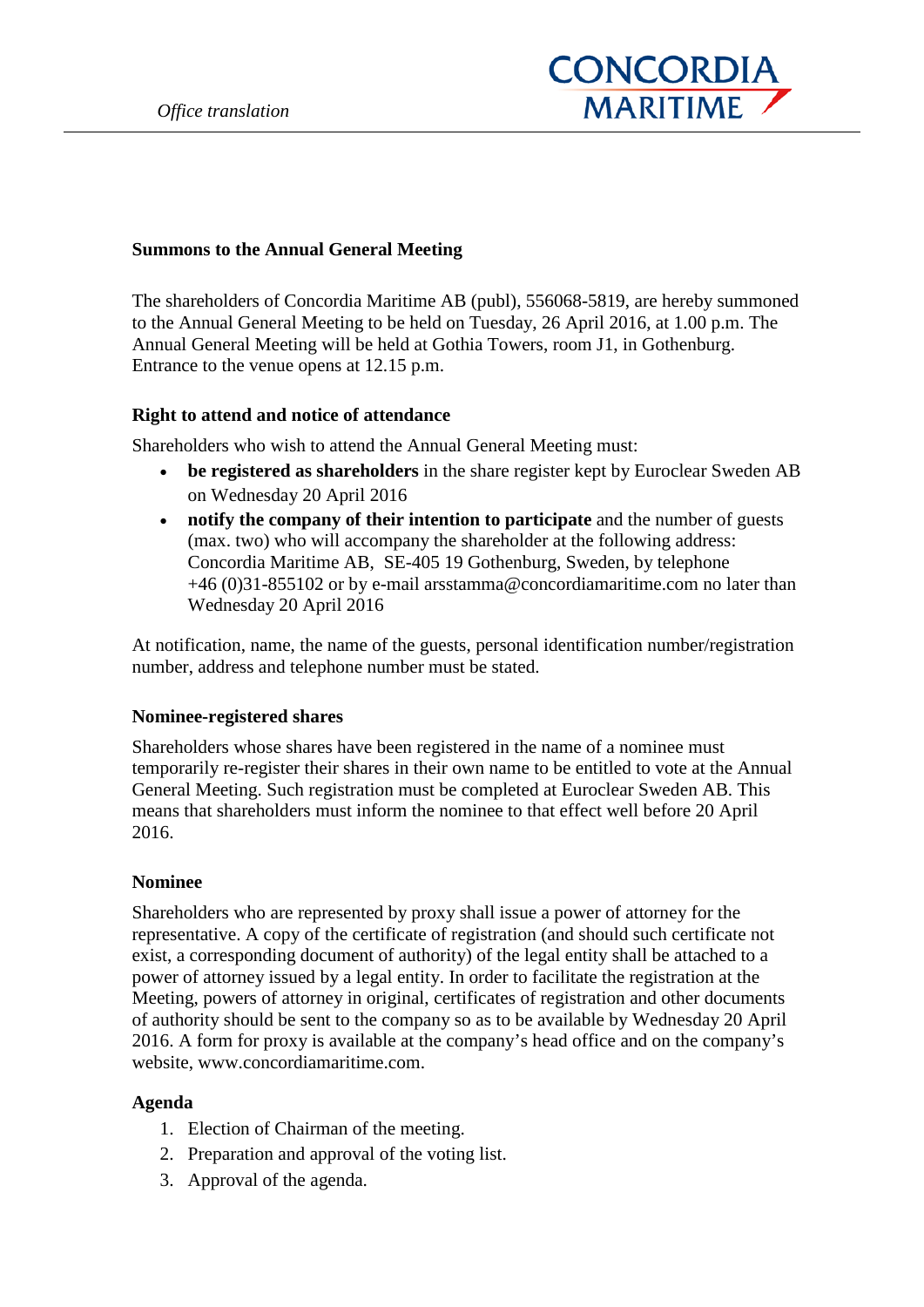- 4. Election of persons to verify the minutes.
- 5. Consideration if the Annual General Meeting has been duly convened.
- 6. Presentation of the Board of Directors and other key employees.
- 7. Account of the work done by the Board of Directors.
- 8. Statement by the Managing Director.
- 9. Presentation of
	- a) the annual accounts and the consolidated annual accounts;
	- b) the audit report and the audit report for the group;
	- c) the auditor's statement regarding the company's compliance with the guidelines for remuneration to members of the executive management in effect since the previous Annual General Meeting.
- 10. Resolutions regarding:
	- a) adoption of the income statement and balance sheet and the consolidated income statement and the consolidated balance sheet;
	- b) the allocation of the company's profit according to the adopted balance sheet;
	- c) the discharge from liability towards the company in respect of the Board of Directors and the Managing Director.
- 11. The Nomination Committee's report on its work and the Nomination Committee's motivated statement concerning its proposals regarding the Board of Directors.
- 12. Resolution regarding the number of members and deputy members of the Board of Directors to be elected by the Annual General Meeting and the number of auditors and deputy auditors.
- 13. Resolution regarding the remuneration to the Board of Directors and the auditors.
- 14. Election of members of the Board of Directors, the Chairman of the Board and the Deputy Chairman of the Board.
- 15. Election of auditor and deputy auditor.
- 16. Resolution regarding the establishment of an Nomination Committee for the next Annual General Meeting.
- 17. Resolution regarding guidelines for remuneration to the executive management.

# **Election of a Chairman for the meeting (item 1)**

The Nomination Committee proposes that the lawyer Stefan Brocker is elected as Chairman of the meeting.

# **Proposal of profit allocation (item 10 b))**

The Board of Directors proposes a distribution of SEK 0.50 per share and Thursday 28 April 2016 as the record day for distribution, and as a result, the final trading day for shares carrying right to distribution will be Tuesday 26 April 2016.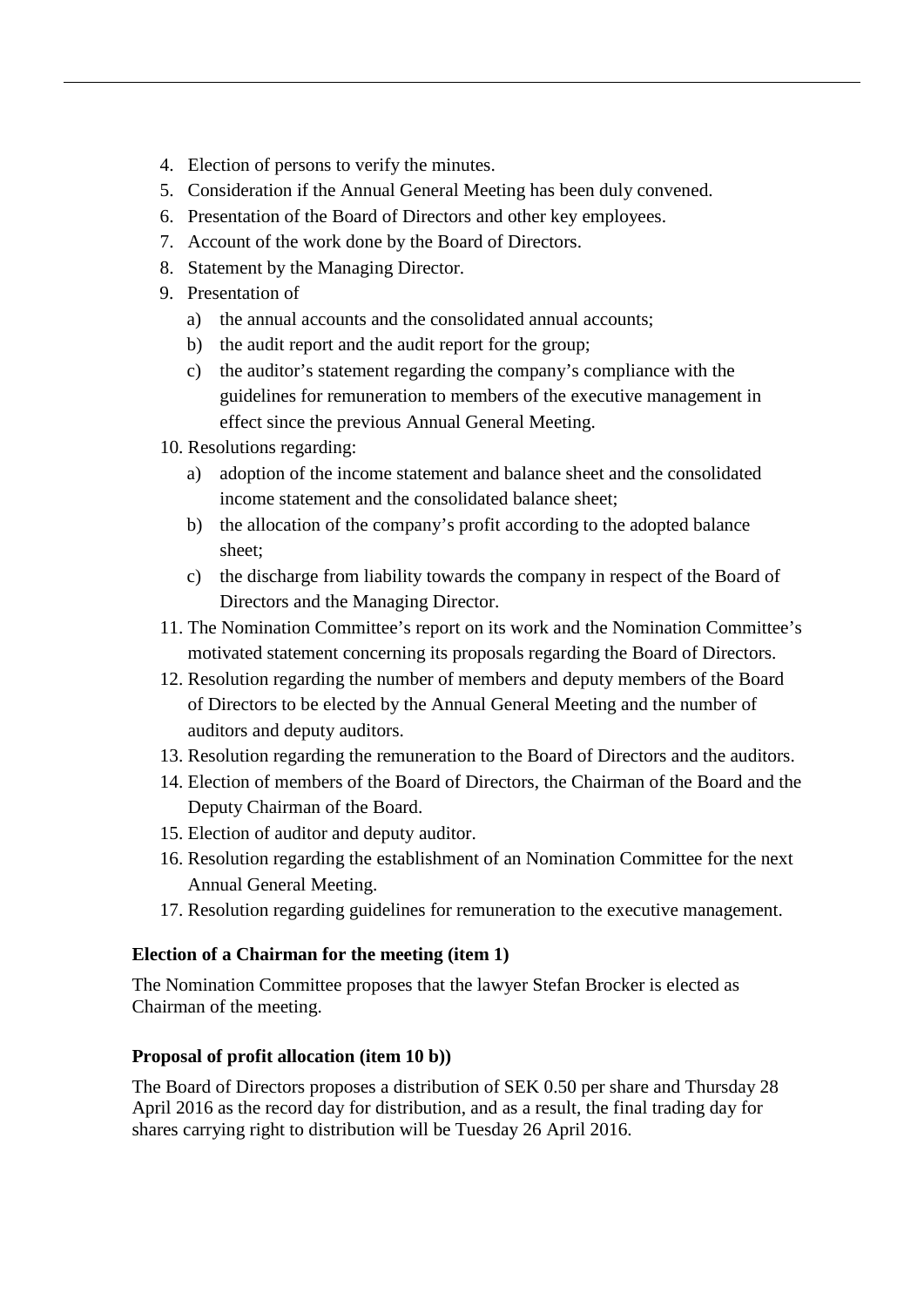# **Resolution regarding the number of members and deputy members of the Board of Directors and the number of auditors and deputy auditors (item 12)**

The Nomination Committee proposes that the number of Board members elected by the shareholders shall be seven and that no deputies should be appointed. The number of auditors is proposed to be one together with one deputy auditor.

# **Resolution regarding the remuneration to the Board of Directors and the auditors (item 13)**

The Nomination Committee proposes that remuneration to the Board members remains unchanged at SEK 400,000 to each of the Chairman and the Deputy Chairman and SEK 225,000 to each of the other Board members elected by the shareholders. In addition to Board member remuneration, the remuneration for committee work shall be SEK 50,000 to each of the Chairman of the Remuneration Committee and the Audit and Finance Committee, respectively, and SEK 30,000 to each other member of the Remuneration Committee and the Audit and Finance Committee, respectively. The proposed Board remuneration, including remuneration for committee work, accordingly amounts to SEK 2,085,000 provided that each committee is composed of one Chairman and one other committee member.

The remuneration to the auditors shall be paid according to invoice approved by the company.

# **Election of members of the Board of Directors and the Chairman of the Board (item 14)**

The Nomination Committee proposes that Carl-Johan Hagman, Stefan Brocker, Mats Jansson, Michael G:son Löw, Helena Levander, Morten Chr. Mo and Dan Sten Olsson are re-elected as Board members. Carl-Johan Hagman is proposed to be re-elected as Chairman of the Board of Directors. Stefan Brocker is proposed to be re-elected as Deputy Chairman of the Board of Directors.

# **Election of auditor and deputy auditor (item 15)**

The Nomination Committee proposes that Jan Malm, authorized public accountant, is reelected as auditor of the company and that Helena Ekberg, authorized public accountant, is re-elected as deputy auditor.

# **Resolution regarding the establishment of Nomination Committee for the next Annual General Meeting (item 16)**

The Nomination Committee proposes that the Annual General Meeting resolves to establish a Nomination Committee for the Annual General Meeting 2017 in accordance with the Nomination Committee's proposal that comprises the following procedure. The members shall comprise one representative from each of the two largest shareholders (in terms of voting power) as of the last bank day in August the year before the Annual General Meeting members of the Nomination Committee, provided they desire representation on the committee, and the company's Chairman of the Board. The largest shareholder in terms of voting power appoints the Chairman of the Nomination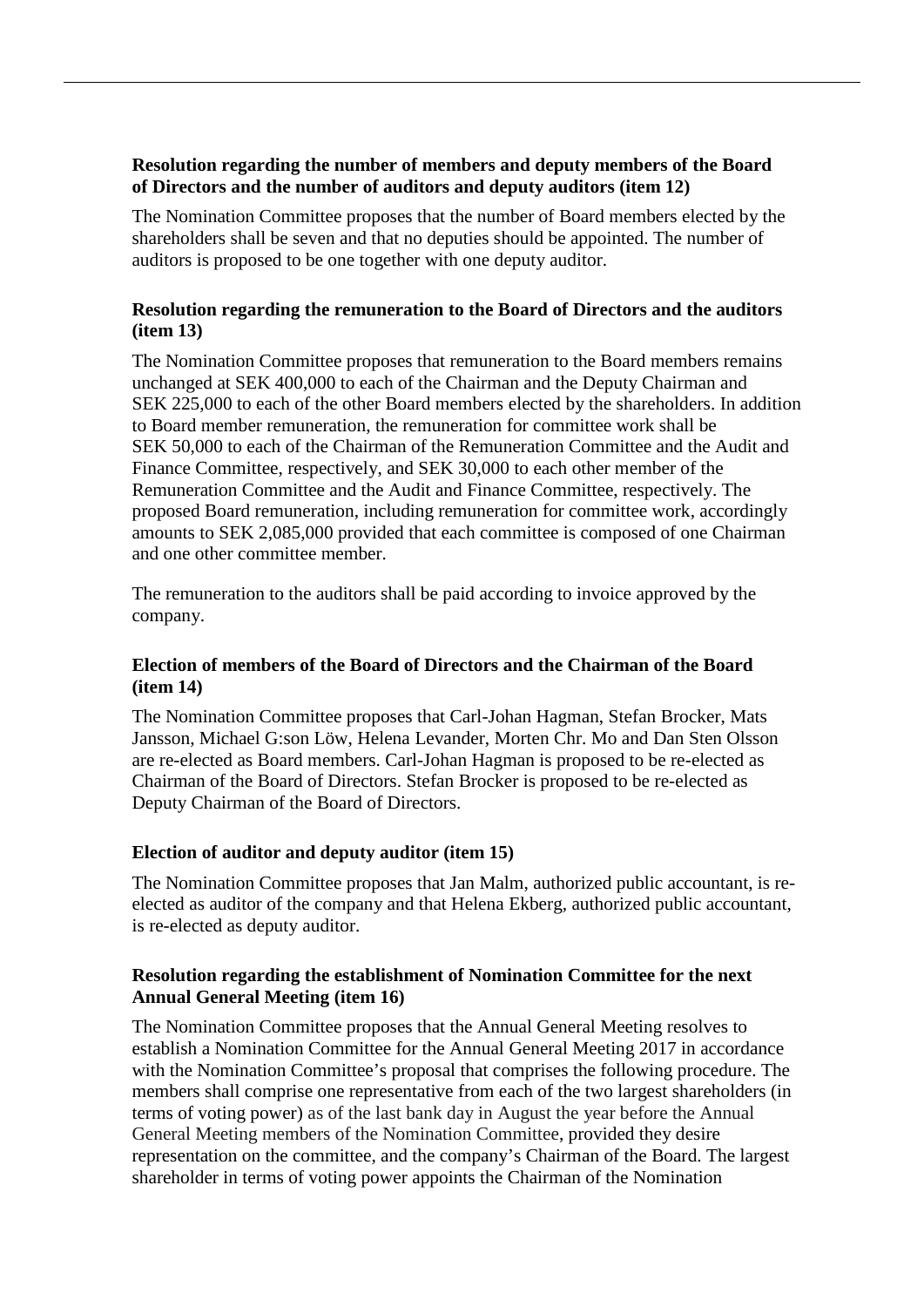Committee. After the shareholders have been contacted they shall inform whether they wish to serve on the Nomination Committee or not. If no response is received from the shareholder, contact is made with the next largest shareholder. The names of the members of the Nomination Committee shall be published on the company's website as soon as they have been appointed, but no later than six months before the Annual General Meeting of 2017. The Nomination Committee's period of mandate lasts until a new nominations committee has been appointed.

### **Resolution regarding guidelines for remuneration to the executive management (item 17)**

The Board of Directors proposes that the following guidelines for remuneration for the executive management are resolved.

Remuneration consists of a fixed salary, variable remuneration, a pension and other benefits. In order to attract and retain expertise, the company aims to offer employees an attractive, competitive fixed salary. The absolute level depends on the scope and complexity of the position in question and on the individual employee's annual performance. Performance is reflected in particular in the variable remuneration. Variable remuneration shall be based on annually established factors with respect to, among other things, the development of the company and reaching e.g. commercial, operational and financial targets. These targets are to be determined by the Board of Directors. Agreements on additional remuneration can be entered into when considered necessary to be able to attract and retain key expertise, or to persuade individuals to move to another location or to accept a new position. Such remuneration shall be of limited duration.

The company's policy regarding pensions is to follow the practice applied in the local market in each country. A premium corresponding to 35 per cent of the Managing Director's monthly pensionable salary and remuneration at any time is paid up until the pension. For other senior executives in Sweden, a defined contribution plan is applicable for retirement pensions over and above the base pension plans on the Swedish labour market.

The basic rule is that other benefits, e.g. a company car, should be in accordance with the local market. For senior executives in Sweden, the mutual period of notice is 3 to 12 months depending on the position. Severance pay amounting to a maximum of 24 monthly salaries is paid in the event of termination of the Managing Director by the company.

### **Annual Report, etc.**

The Annual Report in Swedish, the audit report, the auditor's opinion in item 9 c), and complete proposals and motivated statements regarding items 10 b) and 11-17 are available at the company's headquarters and the company's website www.concordiamaritime.com from 29 March 2016 or when applicable, in connection to the issue of the summons. The above documents will also, from the day they are available, be sent to shareholders upon request, provided that such shareholder states a postal address. Such a request may be made in the same manner as notice of attendance